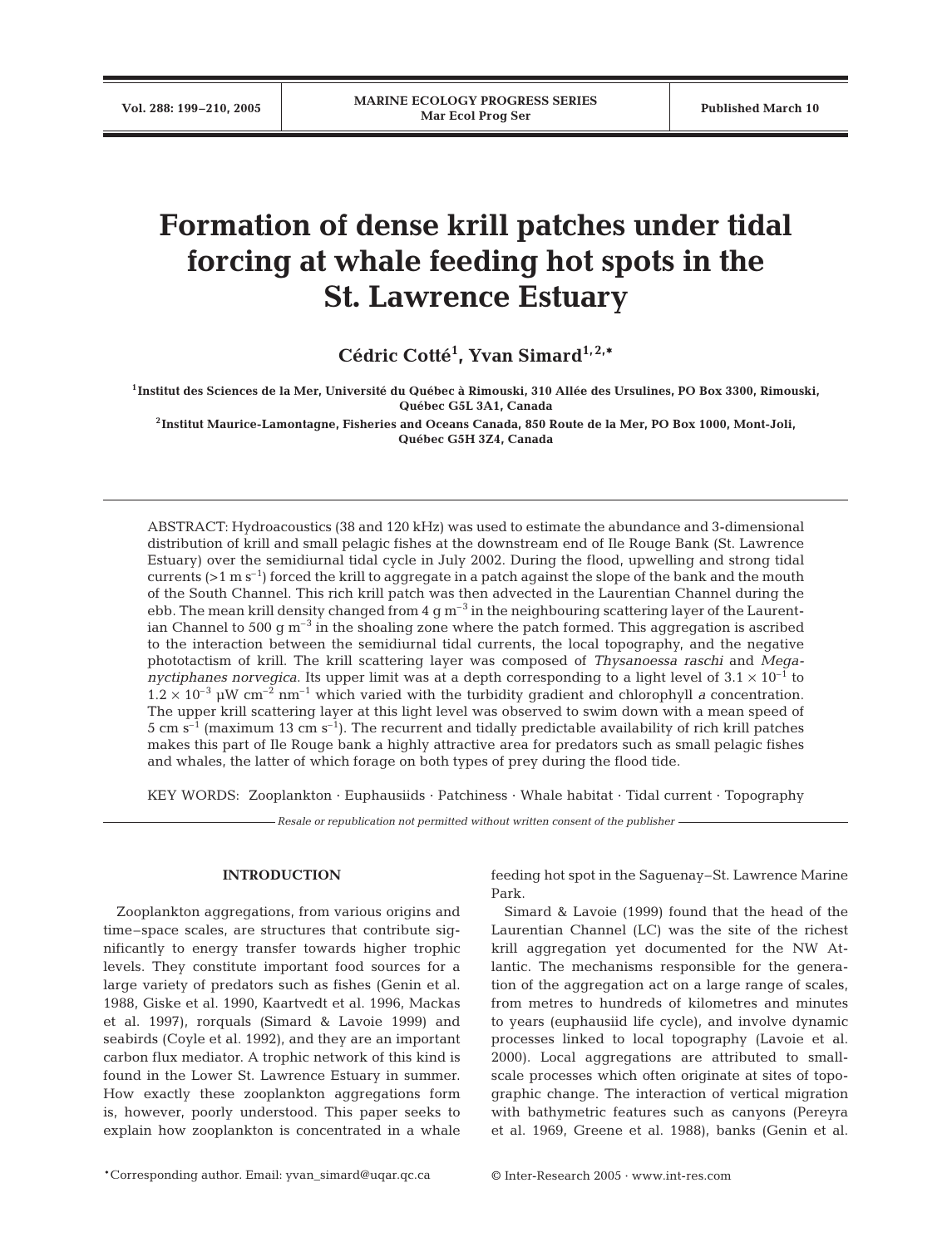1994) or continental slopes (Simard & Mackas 1989, Robinson & Gómez-Gutiérrez 1998) often results in zooplankton aggregations. In the main krill aggregation at the head of the LC, local rich patches controlled by the combined effects of tidal currents, topography and krill negative phototactism are found (Lavoie et al. 2000). The negative phototactism of krill and zooplankton is well-known, and variations in light intensity are the 'primarily causal factor' responsible for the initiation and maintenance of vertical movement (Ringelberg 1995).

Light is an essential factor for the vertical distribution of krill at the head of LC, especially under tidal upwelling conditions (Simard et al. 1986). The 'barrier isolume' is a threshold light intensity initiating an avoidance reaction by the organism (Boden & Kampa 1967, Kampa 1975, Simard et al. 1986, Forward 1988, Gal et al. 1998). This isolume becomes a physical barrier at which euphausiids accumulate (Simard et al. 1986, Forward 1988). Change in underwater light condition affecting this isolume could trigger a variation in the vertical distribution of krill (Kaartvedt et al. 1996).

The size and persistence of the krill aggregation at the head of LC makes this area a particularly attractive site for several species of rorquals from the Atlantic during summer, in their seasonal search for food. The downstream end of the Ile Rouge Bank (see Fig. 1) is 1 of the 3 zones used most intensively by rorquals observed by the whale-watching fleet operating in the Saguenay–St. Lawrence Marine Park (Michaud et al. 1997). This zone is the focus of the present study, the objective of which was to investigate the process of local aggregation formation. The study seeks to test the hypothesis formulated by Lavoie et al. (2000), whereby the combined effects of the semidiurnal tidal currents with the bank topography and the negative phototactism of krill locally concentrate krill in rich patches.

## **MATERIALS AND METHODS**

**Sampling.** The study area is located on the southern border of the head of the LC (Fig. 1). It includes the downstream end of Ile Rouge Bank and the South



Fig. 1. Study area at head of Laurentian Channel (LC), lower St. Lawrence Estuary, showing acoustic transects and locations of CTD and light transmission profiles, Bongo net tows and pelagic trawl set stations. Sa: South Channel sill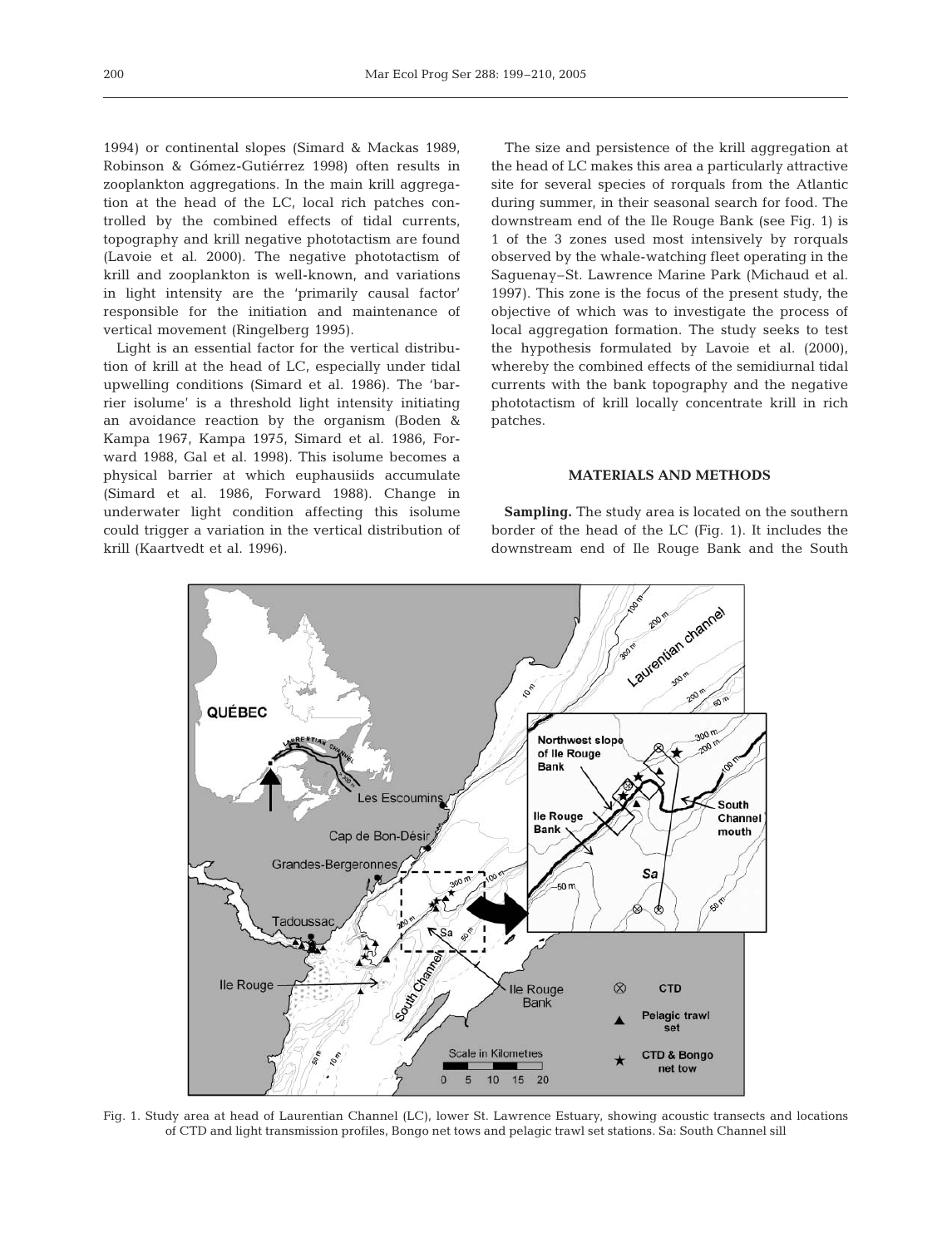Channel (SC) mouth. The sampling was carried out on 20, 22 and 23 July 2002, aboard the CCGS FG 'Creed', a 20 m small waterplane area twin hull vessel (SWATH), and the CCGS 'Calanus II', a 20 m trawler. A crenellated transect on the bank and a longitudinal transect in SC (Fig. 1, inset) were surveyed at 5 to 6 knots 3 times over the semidiurnal tidal cycle on both 20 and 22 July for acoustical estimation of krill biomass distribution. The survey of the grid took about 2 h 30 min. The survey was conducted during daytime only, where krill scattering layers (SL) were at their daytime depth and well separated from epipelagic fishes. Conductivity, temperature (CTD, Sea-Bird Electronics, SBE Seacat 19) and light transmission (Sea Tech, 25 cm path transmissiometer) profiles were obtained at 4 stations (ringed crosses, inset, Fig. 1). We took 3 additional CTD profiles in association with vertical Bongo net tows on 20 July. Surface water (2.5 m) was pumped to an on-board CTD equipped with an *in situ* fluorimeter (Sea-Bird Electronics) to estimate the chlorophyll *a* concentration at 5 s intervals along transect. An acoustic Doppler current profiler (ADCP, RDI WH Sentinelle, 300 kHz) was used to record current flow from  $5$  to  $\sim$  150 m in 2 m vertical and 4 ping (10 to 12 s) horizontal resolution. NOAA-12 and NOAA-16 satellite estimates of sea-surface temperature were obtained from the remote-sensing laboratory of the Maurice Lamontagne Institute (Fisheries & Oceans Canada, Mont-Joli, Quebec).

The acoustic system was SIMRAD EK60, with 3 hullmounted split-beam transducers operating at 200 kHz  $(3^{\circ})$ , 120 kHz  $(3^{\circ})$  and 38 kHz  $(7^{\circ})$ . The ping repetition rate was  $1 \text{ s}^{-1}$ , which gives a resolution of about 3 m horizontally at the survey speed. The depth was corrected in real time for the heave through a vessel attitude system (POSMV) providing heave, pitch and roll measurements. Position was obained from the ship's differential global positioning system (DGPS). The acoustic system was calibrated with the standard sphere method for each frequency (Foote et al. 1987).

Ground-truthing samples were collected with a smallmesh (5 mm codend) pelagic trawl (Fipec) and a Bongo net (333 µm mesh). The trawl was monitored with Scanmar netsondes CGM4-SRU-01 (Scanmar AS). The catch was weighted and a random subsample of 250 fishes was measured on board and frozen for laboratory analysis of stomach content. When the catch was composed of zooplankton (krill), a subsample was immediately frozen for laboratory analysis. The Bongo net (stations shown in Fig. 1) was equipped with a flowmeter and a CTD. The total length of euphausiids was measured in the laboratory to the nearest 1 mm. The fish stomach-fullness index (Marchand et al. 1999) was determined for 40 individuals. Stomach content was identified for 20 individuals.

**Data analysis.** Surface temperature, salinity and chlorophyll *a* fluorescence concentration maps were computed by ordinary kriging (Chiles & Delfiner 1999) with a linear variogram without nugget parameter using Surfer (Version 8, Golden Software). The neighbouring search ellipse was elongated along the channel axis to take into account the anisotropy indicated by the surface-temperature satellite map. The irradiance *(I)* profile was computed according to Arst et al. (1997) as

$$
I = I_0 e^{(-0.25K)}
$$
  
\n
$$
c = -\frac{\ln(t)}{0.25}
$$
  
\n
$$
K = 1.168\sqrt{(a^2 + 0.162ab)}
$$
\n(1)

where  $I_0$  is the incident surface irradiance,  $K$  is the irradiance attenuation coefficient, and *c* is the beam attenuation coefficient, 0.25 m is the transmission path length, *b* is the diffusion coefficient (equal to  $0.8c \times 0.93$  for turbid waters), *t* is the light transmission (%) and *a* is the absorption coefficient  $(a = c - b)$ . Surface irradiance was obtained from a PAR photometer (Biospherical Institute) from a nearby oceanographic buoy (IML-4, Fisheries and Oceans Canada, Mont-Joli, Québec). We analysed 3-dimensional (3D) ADCP currents using the bottom as reference. Means were computed for horizontal windows along transect segments.

The Simrad EK60 raw data were converted to HAC standard format (Simard et al. 1997) via CH1 (Simard et al. 1998) and analysed with the echo integration and editing software CH2 (Simard et al. 2000). The echo integration (MacLennan & Simmonds 1992) was carried out using 120 kHz backscatter on 2 m vertical and 50 m horizontal (~15 pings) bins. Because the large majority of the echoes were from krill, the rare fish schools were not excluded from the echo integration, since their contribution to the total backscatter was negligible. The conversion to biomass unit was done as in Simard & Lavoie (1999):

$$
\overline{TS}_w = \overline{TS}_N - 10\log \overline{w}
$$

where  $\overline{w}$  =  $\sum \sum f_{iLj}wdm_i (L_{ij})^{k_i}$  is the mean weight *i Lj*  $= \sum \sum f_{iLj} w dm_i (L_{ij})^{k}$ 

in g of the 2 krill species *(i)* caught, computed from the length class *(Lj* in mm*)* and the dry weight  $(m_i(L_{ij})^{k_i})$ ,  $m_i$  and  $k_i$  are respectively 7.17  $\times$  10<sup>-7</sup> and 3.17 for *Thysanoessa raschi* and 2.9 × 10–7 and 3.50 for *Meganyctiphanes norvegica*, *wd* is the dry to wet weight conversion factor, equal to 5,  $f_{iLj}$  the proportion of length class  $L_i$  of Species  $i$  in the combined length-frequency distribution of the 2 species. The average target strength is  $\overline{T}S_N = 10\log(\overline{\sigma}_{bs})$ , where  $\overline{\sigma}_{bs} = \sum \sum f_{iLj} 10^{[(q_N + r_N \log L_{ij})/10]}$  and  $q_N$  and  $r_N$  are respec*i Lj*  $\sum \sum_{i} f_{iL} 10^{[(q_N+r_N \log L_{ij})/10]}$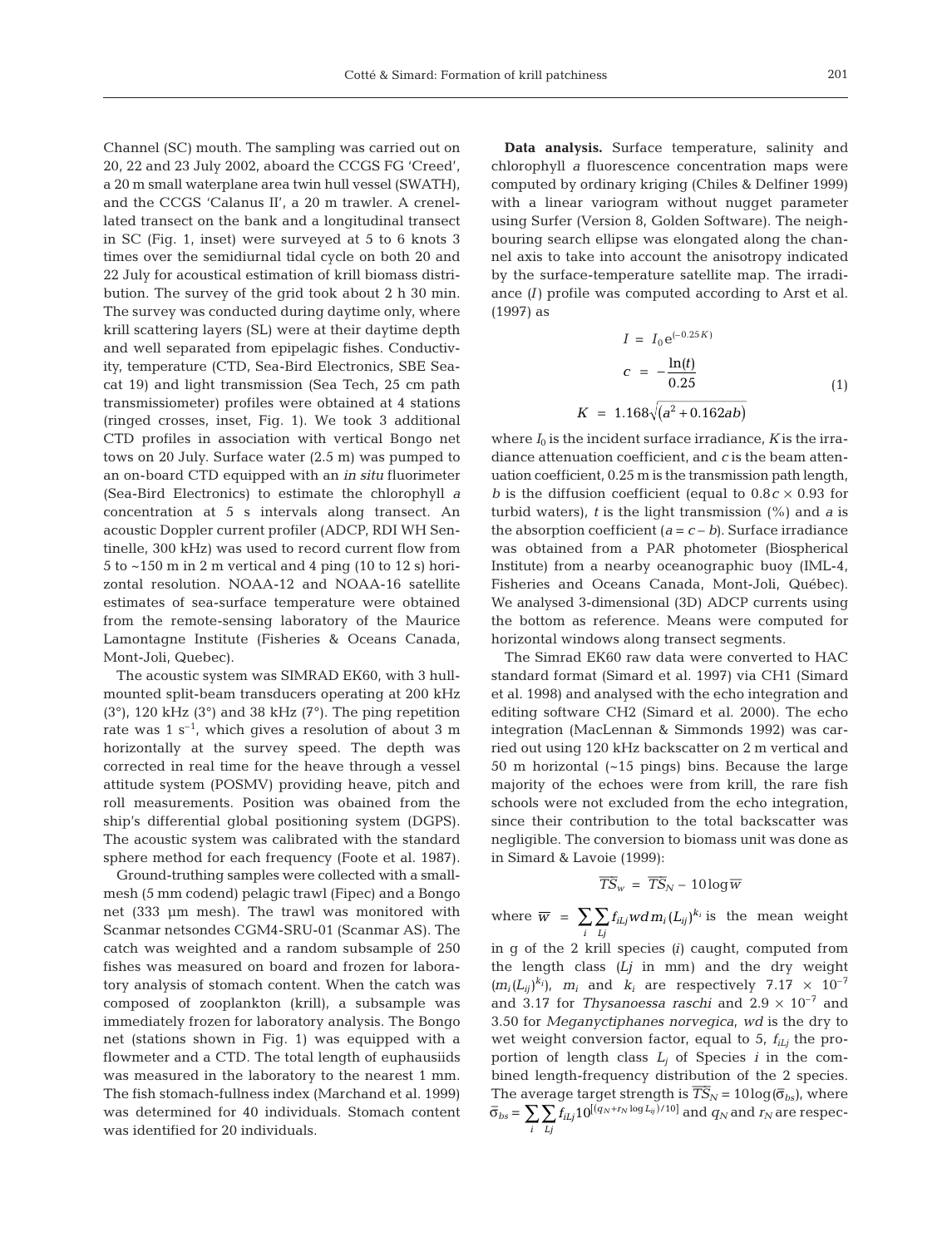tively –127.45 and 34.85 (Green et al. 1991). The conversion factor,  $\overline{TS}_{W}$ , was estimated to be –69.1 dB  $q^{-1}$ , which is less than 0.1 dB lower than the conversion factor of Simard & Lavoie (1999), which was applied here to get the biomass per  $m<sup>3</sup>$  (*B*) from the measured volume backscattering coefficient  $(s_v)$ :

$$
B\ =\ \frac{s_v}{10^{(\overline{TS}_w/10)}}
$$

This was integrated vertically, from 5 m to the bottom, to get the biomass per  $m^2 (B_z)$  along the transects. A map was computed for each visit of the transects with ordinary kriging on a 100 m mesh grid. A spherical model was used for the variogram, taking into account a zonal anysotropy in the LC direction (45°). The search was made by quadrant for an ellipse radius

of 3 km along the LC (to include more than 1 transect) and 0.75 km across the LC (in proportion to the anisotropy). The total biomass was obtained by multiplying the average biomass for the grid by the estimation area of  $25 \text{ km}^2$ .

#### **RESULTS**

## **Vertical temperature, salinity and light conditions**

The temperature and salinity profiles in Fig. 2 display the 3 layers typical of the water column at the head of the LC during summer. Higher temperatures (2 to 14°C) and low salinities (25 to 30) characterise the surface layer  $( $30 \, \text{m}$ ), above a well-defined thermo-$ 



Fig. 2. Temperature, salinity, light transmission and light intensity profiles in study area at stations in Fig. 1. Note different ordinate scale for light intensity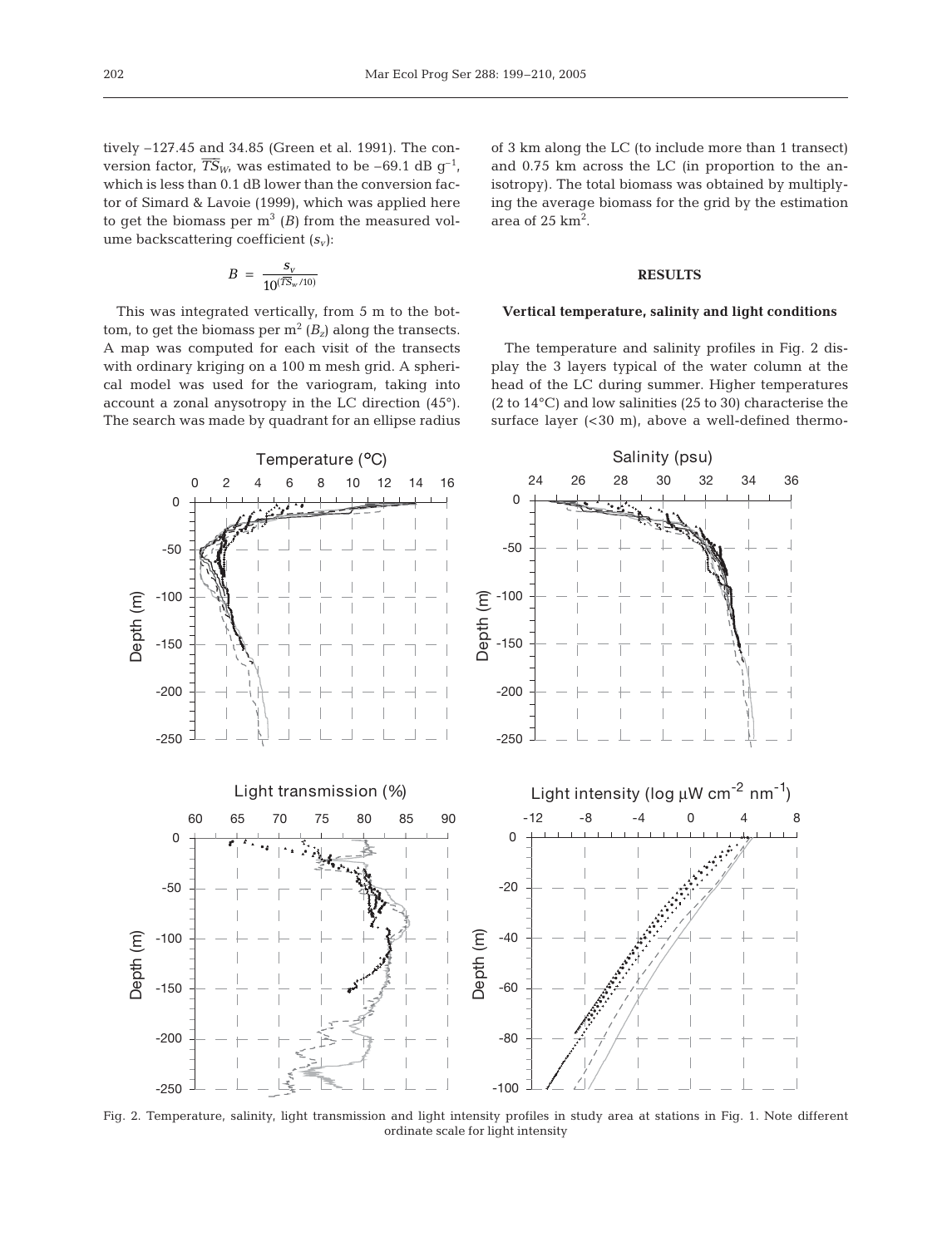halocline. The underlying layer is a cold intermediate layer (CIL), delimited by the 2°C isotherms and with a salinity of 30 to 33. This water mass is located between 30 and ~120 m, but its thickness varies with tide and location. The deeper layer is warmer and saltier (>33). The light transmission and corresponding estimated light intensity was higher in the deep LC than in the SC (Figs. 1 & 2), which gave different average attenuation coefficients (Table 1). These LC profiles also exhibited an attenuation peak at the pycnocline and a higher light transmission at the surface.

#### **Surface temperature and salinity conditions**

The satellite images of surface temperature indicated that the study area was located at the margin of 2 water masses: cold upwelled waters flushing out along the southern coast of the estuary, and warmer waters covering the LC (Fig. 3a). This corresponded closely to measurements at this time at high water (HW) by the FG 'Creed' (Fig. 3b to d). During ebbtide, the warm LC surface waters retreated downstream and the upwelled cold waters invaded the surveyed area (Fig. 3e to j). This was accompanied by an increase in surface fluorescence, especially at the interface of the 2 water masses (Fig. 3d,g,j). Temperature versus salinity graphs (not shown) showed high chlorophyll *a* concentrations in waters with intermediate temperature and high salinity, corresponding to warmed upwelled waters. The low chlorophyll *a* concentrations found in the SC sill area corresponded to cold, recently upwelled waters.

## **3D currents structure**

From 2 h before HW to HW, currents in the upper 100 m were 0.5 to 1 m  $s^{-1}$ , directed towards and over the bank, while the deep currents were about  $0.2 \text{ m s}^{-1}$ and ran upstream along the bank (Fig. 4a,b). At the SC sill, the forced currents exceeded 1 m  $s^{-1}$  in the 50 to

Table 1. Depth of upper limit of krill *(Thysanoessa raschi* and *Meganyctiphanes norvegica)* scattering layer (0.5 g m–3), average attenuation coefficient  $K<sub>m</sub>$  (for upper 50 m), and corresponding estimated light intensity

| Tidal phase   | Depth $(m)$ | $K_{\rm m}$ (m <sup>-1</sup> ) | Light intensity<br>$(\mu W \text{ cm}^2 \text{ nm}^{-1})$ |
|---------------|-------------|--------------------------------|-----------------------------------------------------------|
| $HW + 3 h$    | 50          | 0.32                           | $8.7 \times 10^{-3}$                                      |
| $LW - 1 h$    | 34          | 0.34                           | $3.1 \times 10^{-1}$                                      |
| $LW - 0:30$ h | 32          | 0.40                           | $2.4 \times 10^{-3}$                                      |
| LW            | 37          | 0.41                           | $5.3 \times 10^{-3}$                                      |
| $LW + 1:30 h$ | 40          | 0.39                           | $1.2 \times 10^{-3}$                                      |

100 m layer. From HW + 1:30 h to 2 h before low water (LW), currents reversed completely for the deep LC waters, but there was no reversal in the upper water column, especially in the SC (Fig. 4c,d). Complete reversal was attained at LW (Fig. 4e,f), when the 0 to 100 m currents were directed towards the LC and the deep currents ran downstream along the bank at a relatively high speed  $(0.5 \text{ m s}^{-1})$ . SC surface currents were strong ( $>1$  m s<sup>-1</sup>) and began to turn upstream at the SC mouth, as noted by Lavoie et al. (2000) for this tidal phase.

## **3D krill structure**

From  $HW - 1$  h to  $HW + 1.5$  h, the krill in the LC were distributed in a thick layer between 100 and 150 m with an average density of  $4 \text{ g m}^{-3}$  (Fig. 5a). A thin and less dense layer, at depths of 50 to 70 m, was also present (Fig. 5a, arrows). On the edge of the bank, the scattering layer was constrained by the topography and formed a high-density thin layer against the slope and top of the bank, and the SC mouth. The density of this thin layer varied between 50 and 100 g  $m^{-3}$  and reached 500  $\rm g$  m<sup>-3</sup> in some areas. This aggregation was occasionally accompanied by fish schools. The vertically integrated biomass revealed a patch ( $>$ 300 g m<sup>-2</sup>) elongated against the 100 m bathymetric contour. This was lower  $(<100 \text{ g m}^{-2})$  in the shallow area of the bank and SC. From HW  $+ 1.5$  h to LW  $- 2$  h, the areal biomass was generally lower and high densities were only present in LC and at the SC mouth (Fig. 5b). After  $LW - 2$  h, the dense thin layers in shallow areas disappeared, the krill layer in LC became diffuse (75 to 175 m depth), and the richest areal densities were found offshore with some dense patches  $({\sim}25 \text{ g m}^{-3})$ . The thin and weak layer around 50 m was still present. Around LW, the upper limit of the krill scattering layer was up to 18 m shallower than at HW +3 h in the downstream part of the surveyed area (Table 1, Fig. 5c).

The total biomass for the  $25 \text{ km}^2$  of the estimated area varied between 5875 and 2140 t over the 6 visits of 20 and 22 July. On 20 July, the biomass peaked at HW and decreased by a factor of 2 during the ebb. On 22 July, the peak biomass was 2.5 times lower than on 20 July. It was maximum after HW (HW  $+$  0.5 to 2 h), rather than exactly at HW.

The thin and weak krill scattering layer between 32 and 50 m corresponded exactly with a layer with negative vertical speeds as measured by the ADCP (Fig. 5: vertical current profiles). The speeds averaged ca. –5 cm  $s^{-1}$  and could reach –13 cm  $s^{-1}$ . This layer was mainly concentrated in the LC and the SC mouth, and its speed decreased over the bank and the SC sill (for details see Cotté 2004).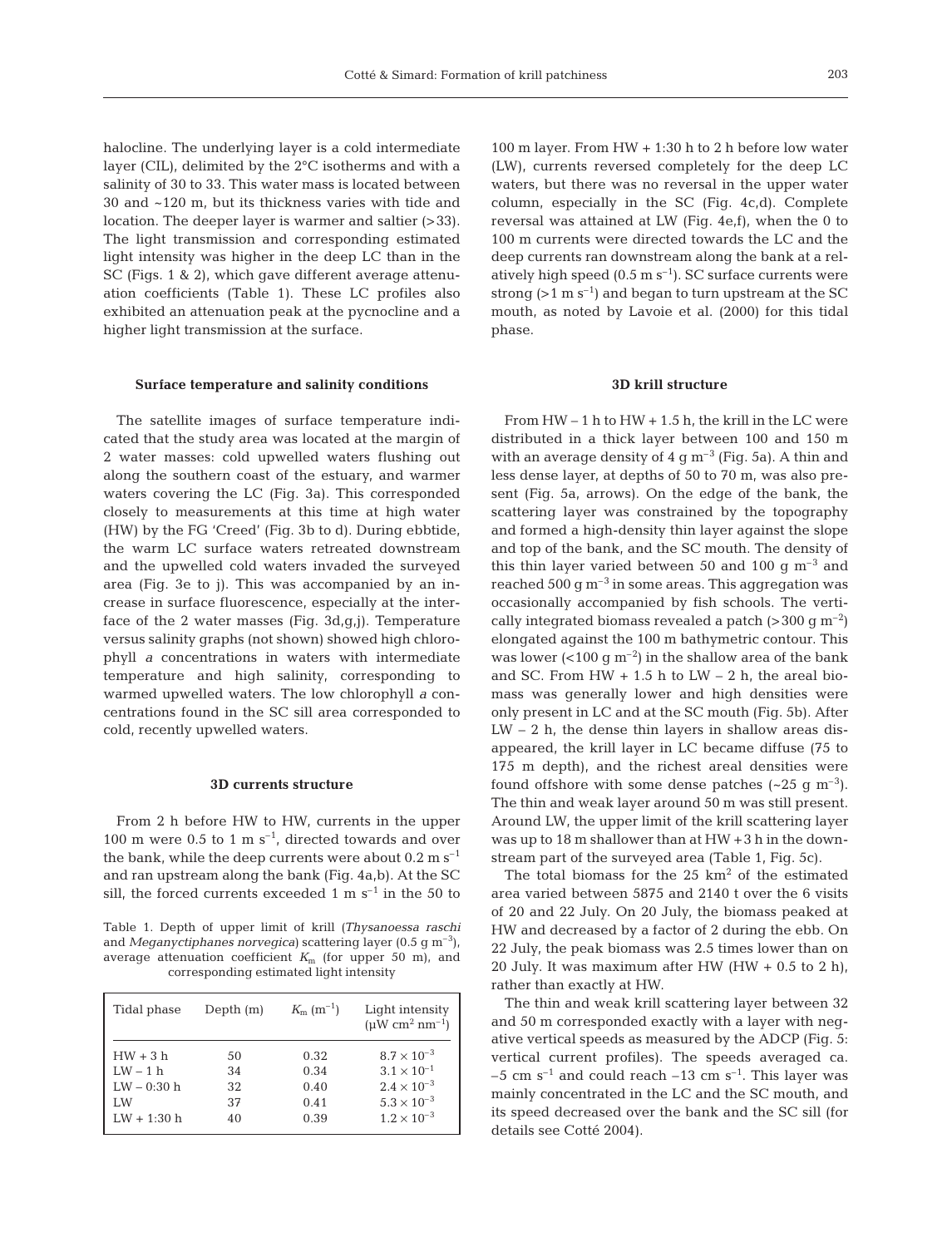

Fig. 3. NOAA thermal satellite image of head of Laurentian Channel on 20 July, 12:51 h US Eastern Daylight Time (EDT) at high water, indicating (a) study area, (b, e, h) surface temperature (°C), (c, f, i) salinity and (d, g, j) fluorescence (relative units) from 10:46 h (b–d) to 17:57 h (h–j); blue arrow at beginning of track (black line) indicates survey direction. HW: high water; LW: low water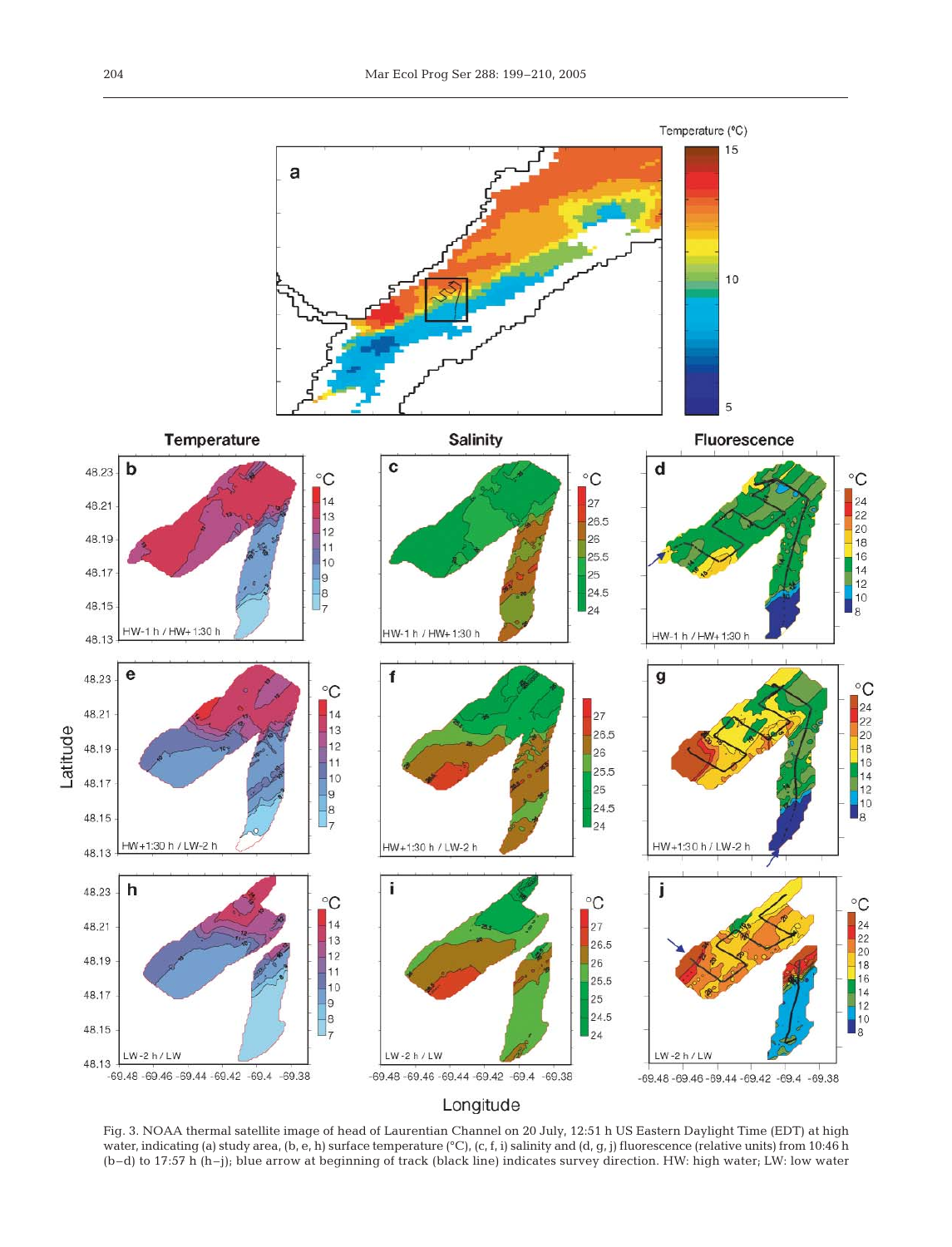The upper limit of the krill layer in the area varied from 32 to 50 m and corresponded to a narrow range of light intensities, from 3.1  $10^{-1}$  to 1.2  $10^{-3}$   $\mu$ W  $cm^{-2}$  nm<sup>-1</sup> (Table 1). In the shallow area, the high light attenuation in surface water (Fig. 2) accompanied the shallower upper limit of the krill scattering layer.

#### **Zooplankton and small pelagic fish analysis**

As in the previous studies at the head of the LC (Simard & Lavoie 1999, Simard et al. 2002), the zooplankton biomass was largely dominated by euphausiids, with length–frequency distributions corresponding to only 2 yr old individuals (Berkes 1976) for the 2 species *Thysanoessa raschi* (mode at ~26 mm) and *Meganyctiphanes norvegica* (mode at ~33 mm) (for further details see Cotté 2004). The majority of the fishes caught were 2+ capelin *Mallotus villosus* (Bailey et al. 1977). Capelin stomach contents showed a predominance of copepods (mainly *Calanus finmarchicus)* and (in lower abundance) the 2 euphausiids species. The capelin stomach fullness index and the average occurrence of euphausiids in the stomach contents were higher at the end of the flood tide (for details see Cotté 2004).

### **DISCUSSION**

#### **Krill aggregation and patchiness**

The krill biomass in the study area was generally high and patchy, with intermittent dense concentrations, similar to those previously reported for the St. Lawrence Estuary (Simard & Lavoie 1999) or the rich krill aggregations of the Antarctic (Hewitt & Demer 1993). Occasionally values exceeded 600 g  $m^{-2}$  or 500 g  $m^{-3}$ . This krill concentration hot spot corresponds to the fringe of the main aggregation core located off Les Escoumins–Cap de Bon Désir (Simard & Lavoie 1999). Rorquals use this area intensively, as testified by the activity of the whale-watching fleet there (Michaud et al. 1997) and tracking of a tagged fin whale in the area during flood tide (Fig. 3b1 in Simard et al. 2002).

The decrease of biomass from 20 to 22 July was probably related to the retreat of the main aggregation core downstream. The tidal displacement of the richest part of the aggregation did not reach the Ile Rouge Bank and SC entrance during this period.

The krill aggregation at the downstream end of the Ile Rouge Bank was caused by the interaction of tidal currents with the topography. The 3D current structure observed corresponds closely to that obtained from a high-resolution 3D circulation model of the area by

Saucier & Chassé (2000) and hourly prediction of currents by Lavoie et al. (2000). During flood tide, the LC krill aggregation is pushed towards the bank and the SC entrance by tidal currents, when particular hydrodynamic conditions divert them towards the SC (Lavoie et al. 2000). This results in krill 'piling-up' against the bank. The upwelling raises and compresses the krill scattering layer vertically. Thin and very dense krill layers are then formed close to the bottom at the slope of the bank and behind the SC sill, which results in an elongated rich patch along the 100 m contour. The currents then reverse during ebb tides and the aggregation built up on the shallow area during flood is flushed towards the LC, where currents shear vertically and flow is downstream at depth. The scattering layer becomes more diffuse, but still contains dense patches. This interaction of currents with sloping topography has been observed elsewhere in several coastal upwelling areas (Simard et al. 1986, Simard & Mackas 1989, Mackas et al. 1997) and appears to be a fundamental component of the concentration process at the head of the LC (Lavoie et al. 2000), and probably elsewhere in the St. Lawrence system.

This recurrent 'piling-up' of krill against Ile Rouge Bank and the SC entrance during flood tide, and its subsequent flushing during ebb tide, contributes significantly to small-scale krill patchiness in the larger aggregation at the head of the LC. The highest densities can reach 500 g m–3, or about 4500 *Thysanoessa raschi* or 1500 *Meganyctiphanes norvegica* m–3. The few hundred metres-wide, dense patches are preserved during flushing by the ebb tide, and may persist for a few hours to days (Genin et al. 1994). Such patches observed in the krill scattering layers of the Gulf of St. Lawrence were attributed to concentrations during diel vertical migration in the surface layer at night (Sameoto 1983). This hypothesis does not explain horizontal patchiness. The concentration process we observed at the downstream end of the Ile Rouge Bank shows that patch creation proceeds in a different way and involves interaction of currents with topography (Simard et al. 1986, Simard & Mackas 1989, Genin et al. 1994). Tracking of this process over a semidiurnal tidal cycle reveals the formation of these patches, the origins of which often remain unknown (Haury et al. 1978, Hamner 1988). The dynamics of this patchiness was probably the source of the more patchy distribution of krill we observed on 22 July compared to 20 July.

## **Depth-maintenance and negative phototactism of krill**

Physical processes are not sufficient to explain the observed variation in aggregation. The reaction of krill to underwater light levels is also a probable key factor (as proposed by Lavoie et al. 2000), since it controls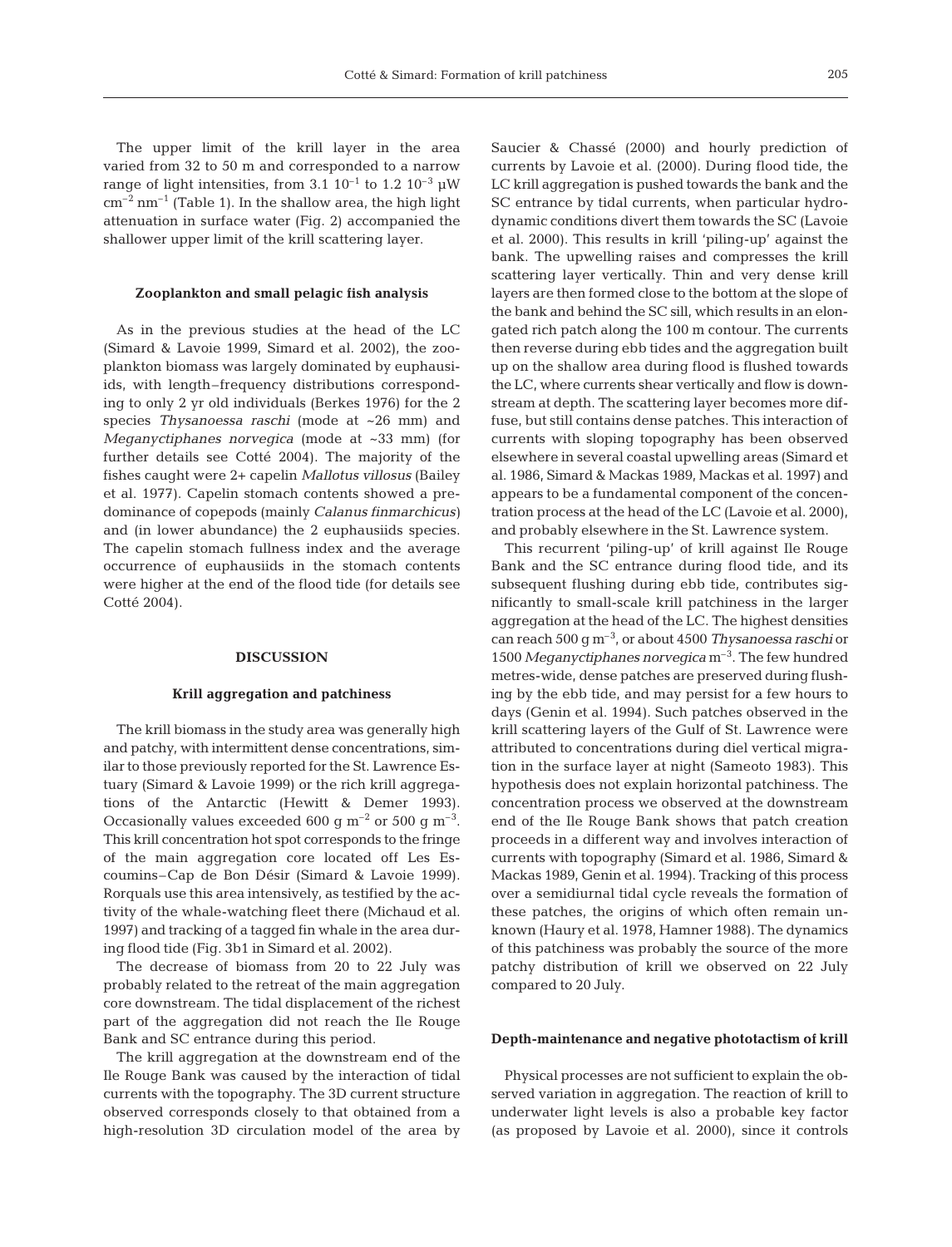

Fig. 4. Three-dimensional structure of currents along transects from acoustic Doppler current profiler (ADCP) on (a,b) 20 July at HW – 1 h to HW + 1:30 h, (c,d) 2 h later, and (e,f) 2 h before LW to LW. a,c,e: perspective view; b,d,f: plan view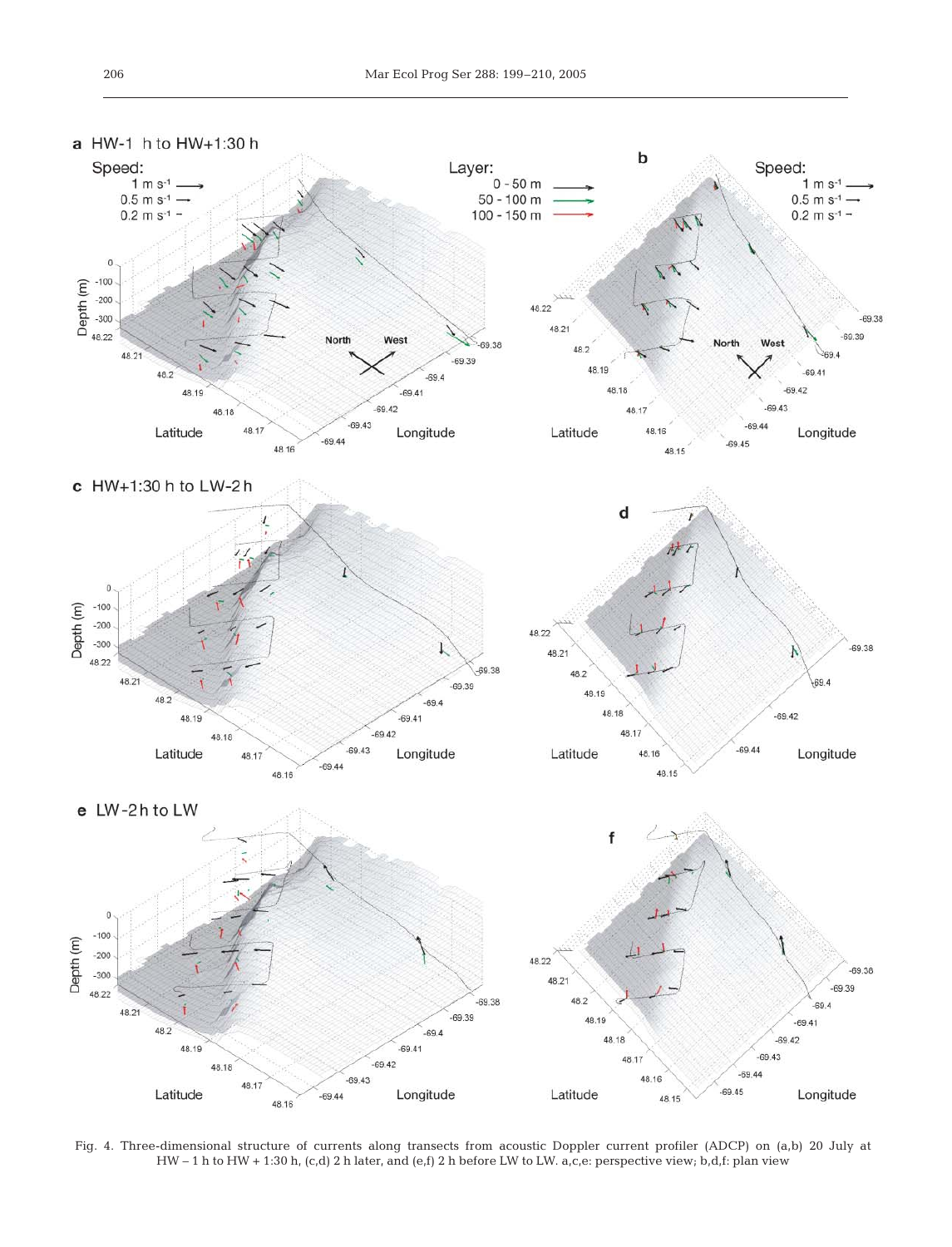

Fig. 5. *Thysanoessa raschi* and *Meganyctiphanes norvegica*. (A–C) Three-dimensional structure of krill biomass m–3 (volume backscattering strength, S<sub>v</sub> [dB re 1 m<sup>-1</sup>]), map of biomass m<sup>-2</sup> integrated over water column at different phases of tide, and profiles of average vertical currents (cm s–1) from ADCP at locations arrowed A–E. Blue arrow at beginning of track indicates survey direction. Graphs A–E: *y*-axis is depth (m) and *x*-axis is vertical speed in cm s–1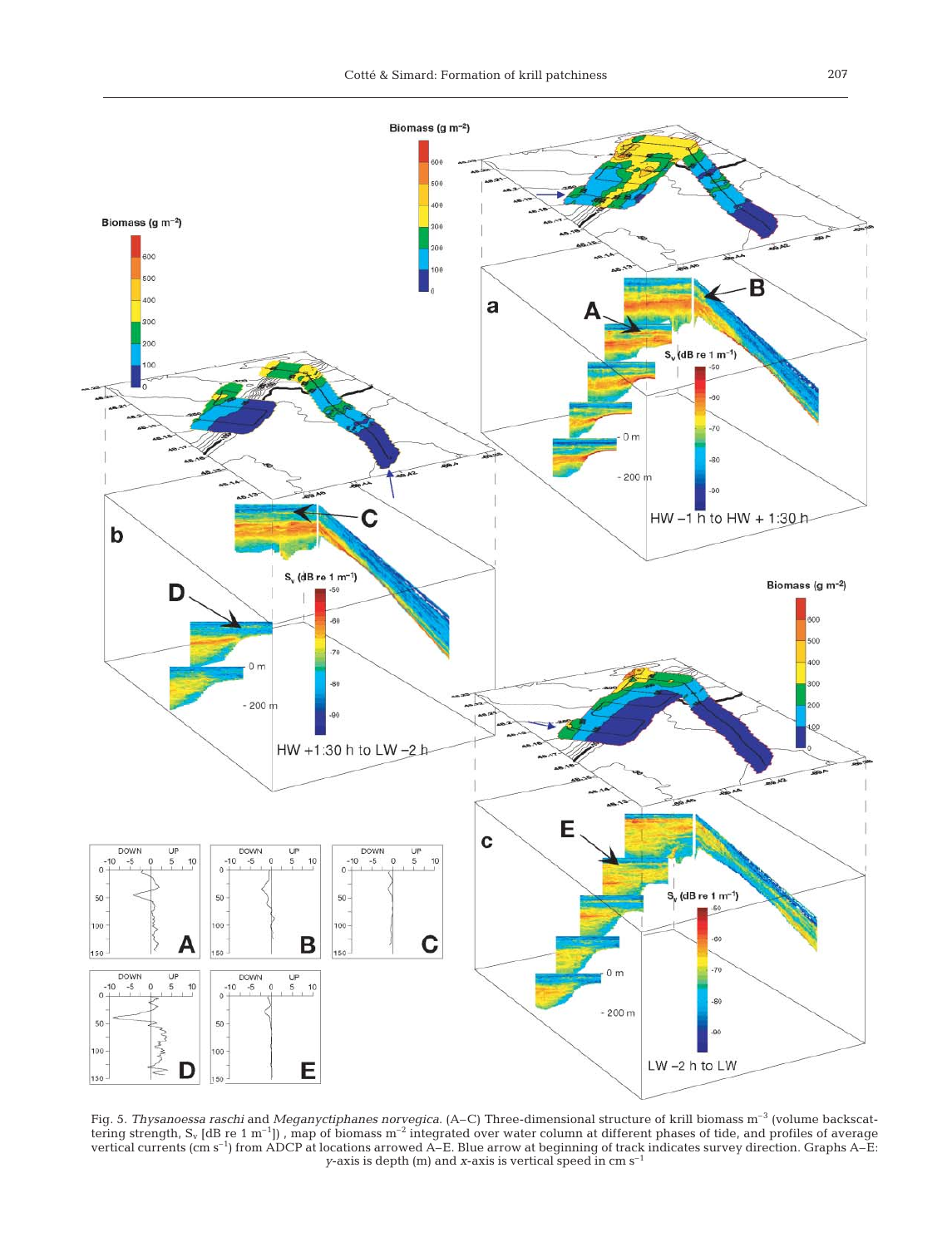the vertical distribution of euphausiids. The upper light–level limit of the krill scattering layer was found between  $3.1 \times 10^{-1}$  and  $1.2 \times 10^{-3}$  µW cm<sup>-2</sup> nm<sup>-1</sup>. This is slightly higher than the range of *in situ* light intensity observed for *Meganyctiphanes norvegica* (10–4 to  $10^{-5}$  µW cm<sup>-2</sup> nm<sup>-1</sup>, Boden & Kampa 1967, Kampa 1976, Onsrud & Kaartvedt 1998). However, a scattering layer tracked during a solar eclipse followed an isolume of  $2 \times 10^{-1}$  µW cm<sup>-2</sup> nm<sup>-1</sup> (Kampa 1975), and Sameoto (1980) observed a light intensity of  $10^{-2}$  to  $10^{-4}$  µW cm<sup>-2</sup>  $nm^{-1}$  for a multispecies krill scattering layer in the Gulf of St. Lawrence. The light intensities measured at the top of the scattering layer in the present study were for a different species, *Thysanoessa raschi*, which is smaller and lives higher in the water column than *M. norvegica* (Simard et al. 1986), as corroborated by the catches and the higher backscattering at 120 kHz compared to 38 kHz of the upper scattering layers (Chu et al. 1993). The depth of this light–level limit was found to vary as a function of area as well as upper limit of the scattering layer, probably because of the turbidity gradient and the shadowing effect of the phytoplankton patches, as described by Kaartvedt et al. (1996) for the ascent of the krill scattering layer when encountering a front.

An intriguing scattering layer with negative vertical speed was observed at a depth of about 45 m on 20 July. This layer is unlikely to be the result of a physical process alone. No density anomaly or related current shear were observed in the water profiles at that depth. The vertical speed did not present a gradient, but a sharp peak corresponding to the scattering layer. This plunging layer did not correspond to the strong, high-frequency internal wave which propagates in the area at the end of the ebb tide (Lavoie et al. 2000, Saucier & Chassé 2000), since this affects the whole water column and not just a single layer. According to its depth, this scattering layer was probably composed of *Thysanoessa raschi.* The observed vertical speed averaged 5  $\text{cm s}^{-1}$ , which is larger than the sinking speeds of euphausiids (Kils 1981) but close to the sustained swimming speed reported for *Meganyctiphanes norvegica* (Buchholz et al. 1995, Liljebladh & Thomasson 2001) and slightly lower than burst speeds over 2 min (Hardy & Bainbridge 1954). Higher speeds, closer to our observed maximum, have been noted for *M. norvegica* (Tarling et al. 2001) that can reach 15 cm s<sup>-1</sup> (Kils 1981). These values correspond to 4 body lengths  $s^{-1}$ , which would give about 12 cm  $s^{-1}$  for *T. raschi*. The possible explanation is that a *T. raschi* scattering layer is pushed towards its isolume barrier (Boden & Kampa 1967, Kampa 1971, 1976) and strongly reacts by swimming downwards, and this is detected by the ADCP. However, at the observed swimming speed, the layer would reach the bottom (200 m) in less than 1 h; the reason for the persistence of this layer over a longer part of the tidal cycle could be that the organisms

stop swimming downwards and reduce their energy expense when they reach a comfortable light level, are then borne back upwards by upwelling current, and then again swim downwards. Similar downwards swimming behaviour may also result from advection over deeper waters of krill concentrations trapped over shallows during the previous part of the tidal cycle.

### **Prey aggregations and availability to predators**

The negative phototactism of krill results from visual predator avoidance (Zaret & Suffern 1976, Gliwicz 1986). Fish schools are common close to krill aggregations (Genin et al. 1988, Giske et al. 1990, Mackas et al. 1997, Robinson et al. 1998). Although fish schools were rare in the study area during the survey, previous studies showed that capelin are frequently present in the upper water column at the head of the LC (Simard et al. 2002). The few fish schools observed in this study were located above the scattering layer, but also at depth close to the shoaling aggregation during flood tide, as also reported by Simard et al. (2002). Capelin stomach contents show that they feed on krill and copepods (as described by Vesin & Leggett 1981), especially at the end of the flood tide (also noted by Ménard 1998), when dense concentrations are found at shallow depths. These tidal dynamics differ from those during the usual period of twilight predation often found in other environments (e.g. Clark & Levy 1988). In the LC, the tide 'sets the table'. This is also true for larger predators such as whales, which come to feed on these predictable local tidal aggregations at the end of the flood tide (Michaud & Giard 1997), when they can harvest dense concentrations of both krill and capelin efficiently with minimum effort. These rich patches persist for at least a few hours, after being flushed to the LC, where they are still attractive to feeding whales. The advantage of such aggregations for the negatively phototactic krill is not evident, since aggregated krill are more attractive to bulk-feeding predators such as baleen whales. The concentration of prey into smaller areas may limit encounters with random searching predators on small- to meso-scales, but is unlikely to be very advantageous, since predators have developed strategies to find such feeding hot spots. The advantage of avoiding visual predators by negative phototactism probably outweighs the drawback of being concentrated in upwelling currents. As in schooling fishes, warning signals of close predator threats from conspecific neighbours, especially bioluminescent emissions, may benefit aggregated krill. Their aggregation along sloping bottoms where upwelling occurs certainly helps to maintain them in regions with higher production potential.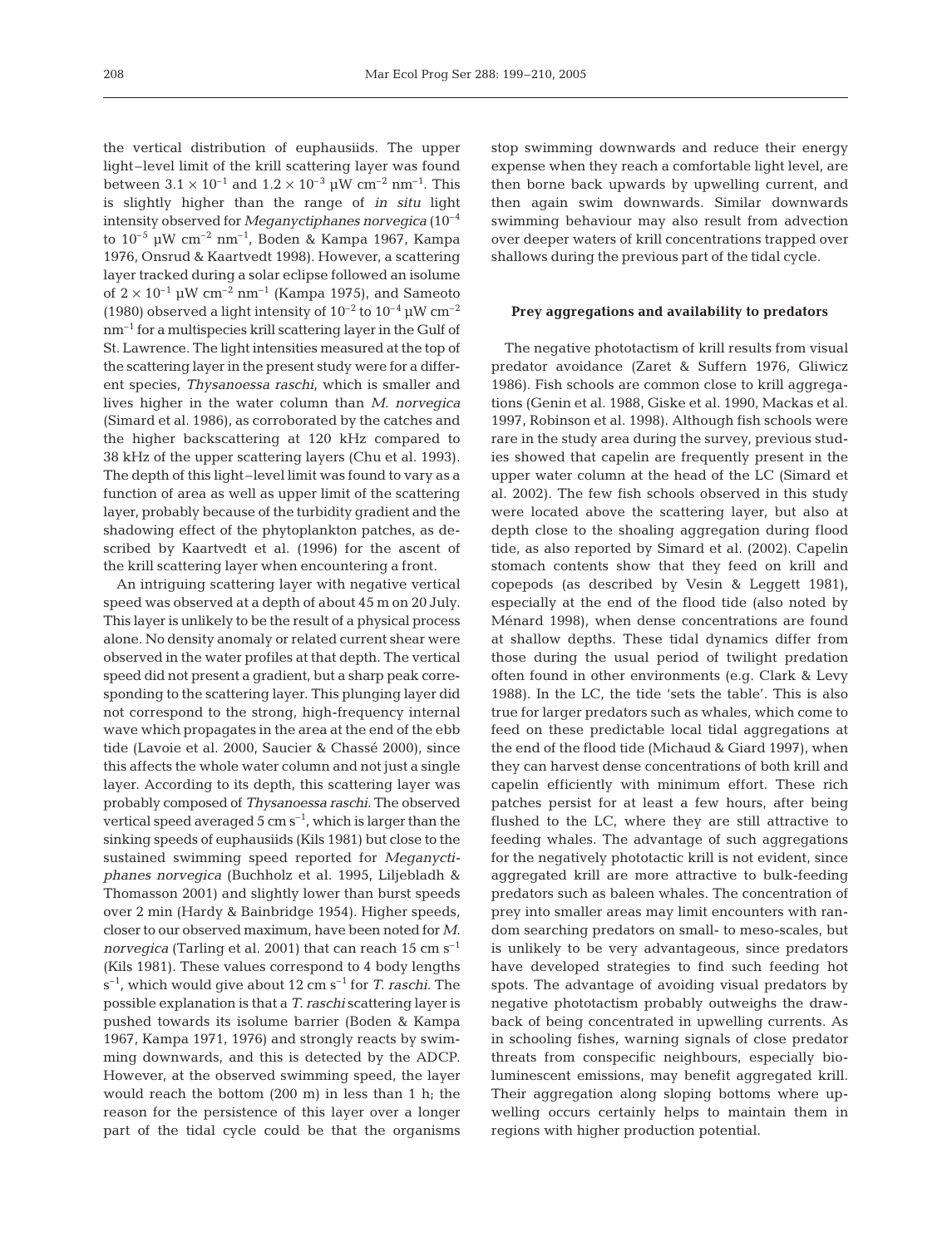#### 209

## **CONCLUSION**

This work has shown that the downstream end of the Ile Rouge Bank is a site of regular intense aggregation and dispersion of krill over the semidiurnal tidal cycle. These small-scale dynamics are driven by the interaction of tidal currents with local topography and the negative phototactism of krill. The flooding currents advect a part of the larger local krill aggregation towards the bank, where the organisms concentrate in a thin layer close to the bottom during tidal upwelling. The *in situ* light level plays a key role in this process, whereby the euphausiids tend to stay below a barrier isolume, to which they react by actively swimming downwards at maximum speed. The predictive and recurrent high krill densities make this area attractive for pelagic fishes and rorquals, which feed on both the krill and the fishes. This dynamics at the downstream end of Ile Rouge bank is a good example of the complex processes generating the patchiness of the krill aggregation at the head of the Laurentian Channel and that of zooplankton in general.

*Acknowledgements.* We thank Y. Samson, S. Chartrand, D. Beaulieu, C. Lesveque, S. Guittard, A. Godin, N. Roy and the crews of the CCGS FG 'Creed' and 'Calanus II' for their assistance with data collection and analysis. We are indebted to P. Larouche for supplying the satellite thermal images and guidance in the processing of light transmission data. Comments from a reviewer helped improve the English. This work was supported by Fisheries and Oceans Canada, the DFO chair in marine acoustics applied to resources and ecosystem at ISMER, NSERC grant 249977-02 to Y.S. and ISMER and Quebec Ocean support to C.C.

#### LITERATURE CITED

- Arst H, Mäekivi S, Lukk T, Herlevi A (1997) Calculating irradiance penetration into water bodies from the measured beam attenuation coefficient. Limnol Oceanogr 42: 379–385
- Bailey RFJ, Able KW, Leggett WC (1977) Seasonal and vertical distribution and growth of juvenile and adult capelin (*Mallotus villosus*) in the St. Lawrence estuary and western Gulf of St. Lawrence. J Fish Res Board Can 34: 2030–2040
- Berkes F (1976) Ecology of euphausiids in the Gulf of St. Lawrence. J Fish Res Board Can 33:1894–1905
- Boden BP, Kampa EM (1967) The influence of natural light on the vertical migrations of an animal community in the sea. Symp Zool Soc 19:15–26
- Buchholz F, Buchholz C, Reppin J, Fischer J (1995) Diel vertical migrations of *Meganyctyphanes norvegica* in the Kattegat: comparison of net catches and measurements with Acoustic Doppler Current Profilers. Helgol Meeresunters 49:849–866
- Chiles JP, Delfiner P (1999) Geostatistics: modeling spatial uncertainty. Wiley series in probability and statistics, Wiley, New York
- Chu D, Foote KG, Stanton TK (1993) Further analysis of tar-

get strength measurements of Antarctic krill at 38 and 120 kHz: comparison with deformed cylinder model and inference of orientation distribution. J Acoust Soc Am 93: 2985–2988

- Clark CW, Levy DA (1988) Diel vertical migration by juvenile sockeye salmon and the antipredation window. Am Nat 131:271–290
- Cotté C (2004) Dynamique d'agrégation du krill et des espèces fourragères à un site d'observation des rorquals, à l'extrémité du banc de l'île Rouge, dans l'estuaire du Saint-Laurent. MSc thesis, Université du Québec à Rimouski, Québec
- Coyle KO, Hunt GL Jr, Decker MB, Weingartner TJ (1992) Murre foraging, epibenthic sound scattering and tidal advection over a shoal near St. George Island, Bering Sea. Mar Ecol Prog Ser 83:1–14
- Foote KG, Knudsen HP, Vestnes G, MacLennan DN, Simmonds EJ (1987) Calibration of acoustic instruments for fish density estimation: a pratical guide. Int Counc Explor Sea Coop Res Rep 144
- Forward RB (1988) Diel vertical migration: zooplankton photobiology and behaviour. Oceanogr Mar Biol Annu Rev 26:361–393
- Gal GL, Ellis R, Rudstam LG, Mohammadian AM (1998) Light and diel vertical migration: spectral sensitivity and light avoidance by *Mysis relicta*. Can J Fish Aquat Sci 56: 311–322
- Genin A, Haury L, Greenblatt P (1988) Interactions of migrating zooplankton with shallow topography: predation by rockfishes and intensification of patchiness. Deep-Sea Res I 35:151–175
- Genin A, Greene C, Haury L, Wiebe P and 5 others (1994) Zooplankton patch dynamics: daily gap formation over abrupt topography. Deep-Sea Res I 41:941–951
- Giske J, Aksnes DL, Baliño BM, Kaartvedt S and 5 others (1990) Vertical distribution and trophic interactions of zooplankton and fish in Masfjorden, Norway. Sarsia 75:65–81
- Gliwicz MZ (1986) Predation and the evolution of vertical migration in zooplankton. Nature 320:746–748
- Greene CH, Wiebe PH, Burczinski J, Youngbluth MJ (1988) Acoustical detection of high-density krill demersal layers in the submarine canyon off Georges Bank. Science 241: 359–361
- Greene CH, Stanton TK, Wiebe PH, McClatchie S (1991) Acoustic estimates of Antarctic krill. Nature 349:110
- Hamner WM (1988) Behavior of plankton and patch formation in pelagic ecosystems. Bull Mar Sci 43:752–757
- Hardy AC, Bainbridge R (1954) Experimental observations on the vertical migrations of plankton animals. J Mar Biol Assoc UK 33:409–448
- Haury LR, McGowan JA, Wiebe PH (1978) Patterns and processes in the time-space of plankton distributions. NATO Conf Ser IV 3:277–327
- Hewitt RP, Demer DA (1993) Dispersion and abundance of Antartic krill in the vicinity of Elephant Island in the 1992 austral summer. Mar Ecol Prog Ser 99:29–39
- Kaartvedt S, Melle W, Knutsen T, Skjoldal HR (1996) Vertical distribution of fish and krill beneath water of varying optical properties. Mar Ecol Prog Ser 136:51–58
- Kampa EM (1971) Photoenvironment and sonic scattering. In: Farquhar B (ed) Proceedings of an International Symposium on Biological Sound Scattering in the Ocean Maury Center for Ocean Science, US Government Printing Office, Washington, DC, p 51–59
- Kampa EM (1975) Observations of a scattering layer during the total solar eclipse, 30 June 1973. Deep-Sea Res I 22: 417–423